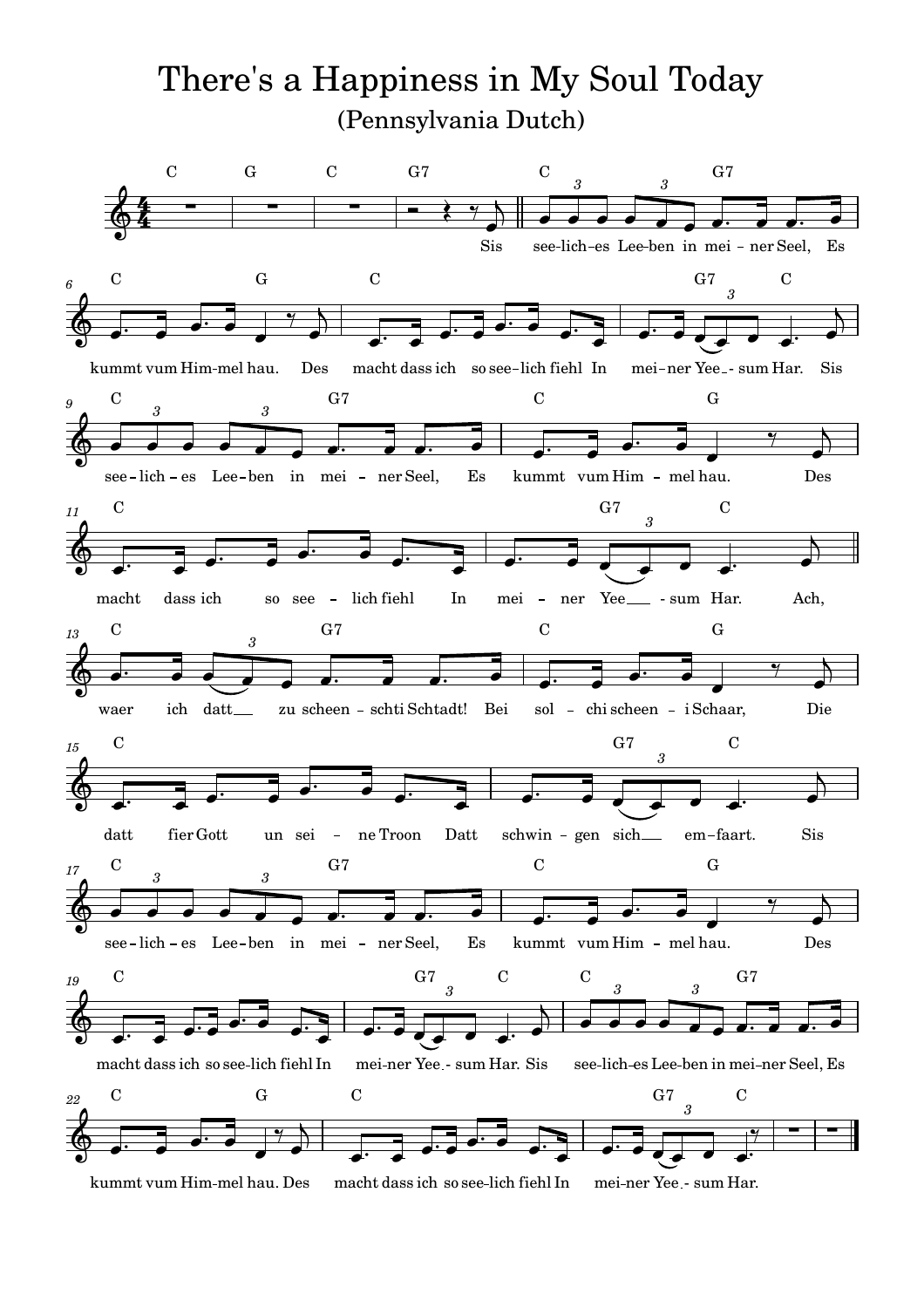#### There's a Happiness in my Soul (Pennslvania Dutch)

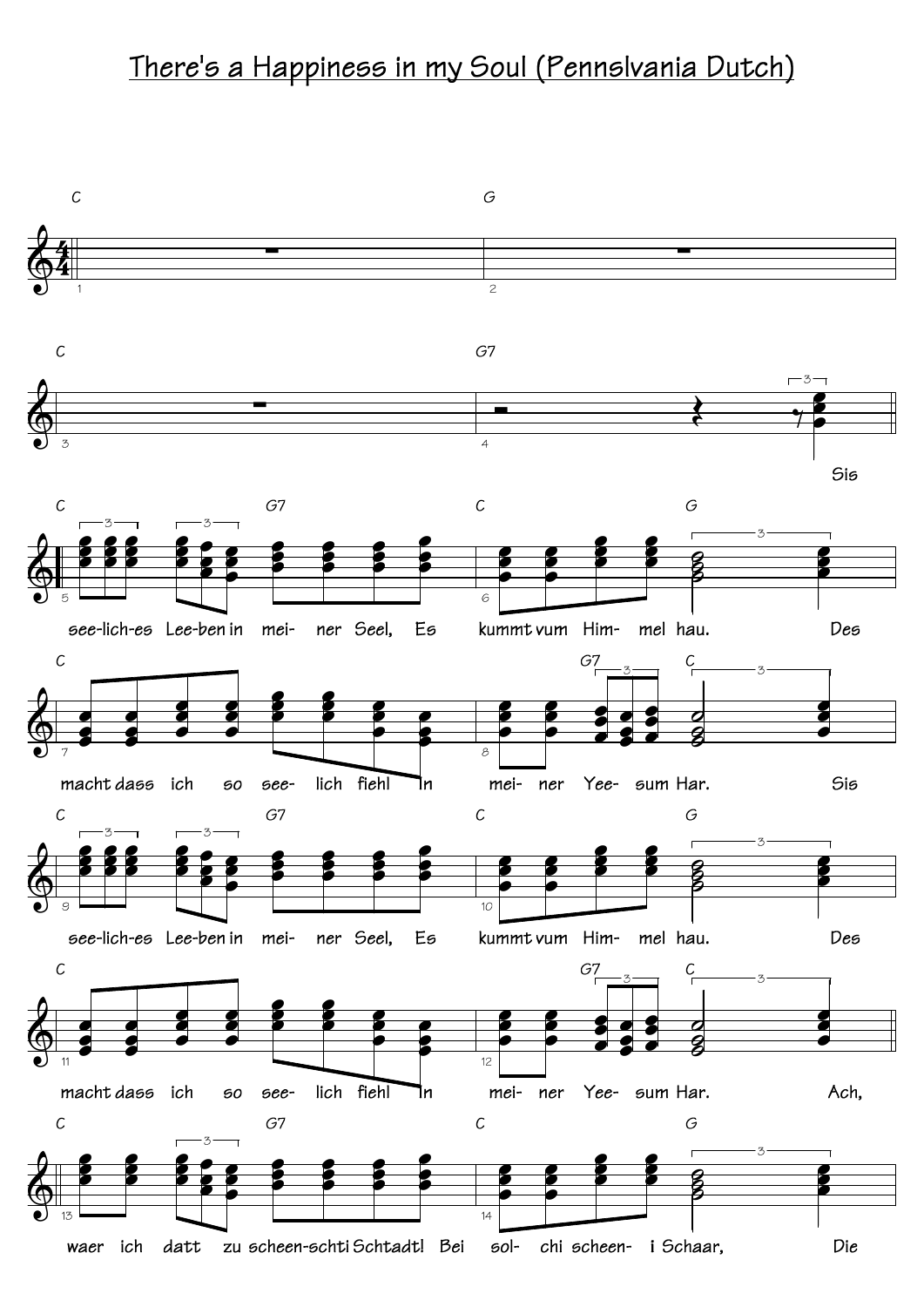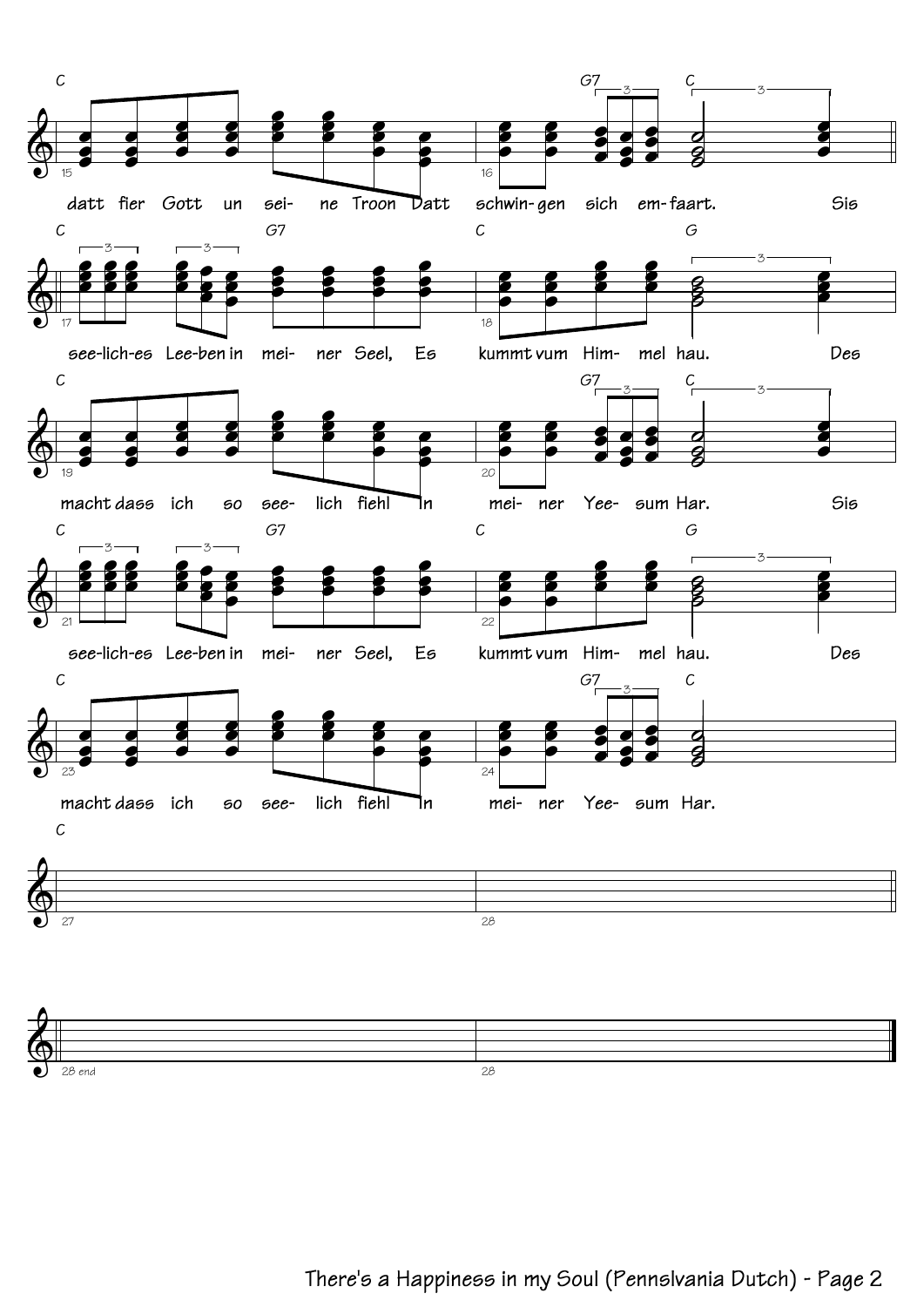#### (English)  $\mathrm{There's}\; \mathrm{a}\; \mathrm{l}$ s a Happiness in My Soul Today

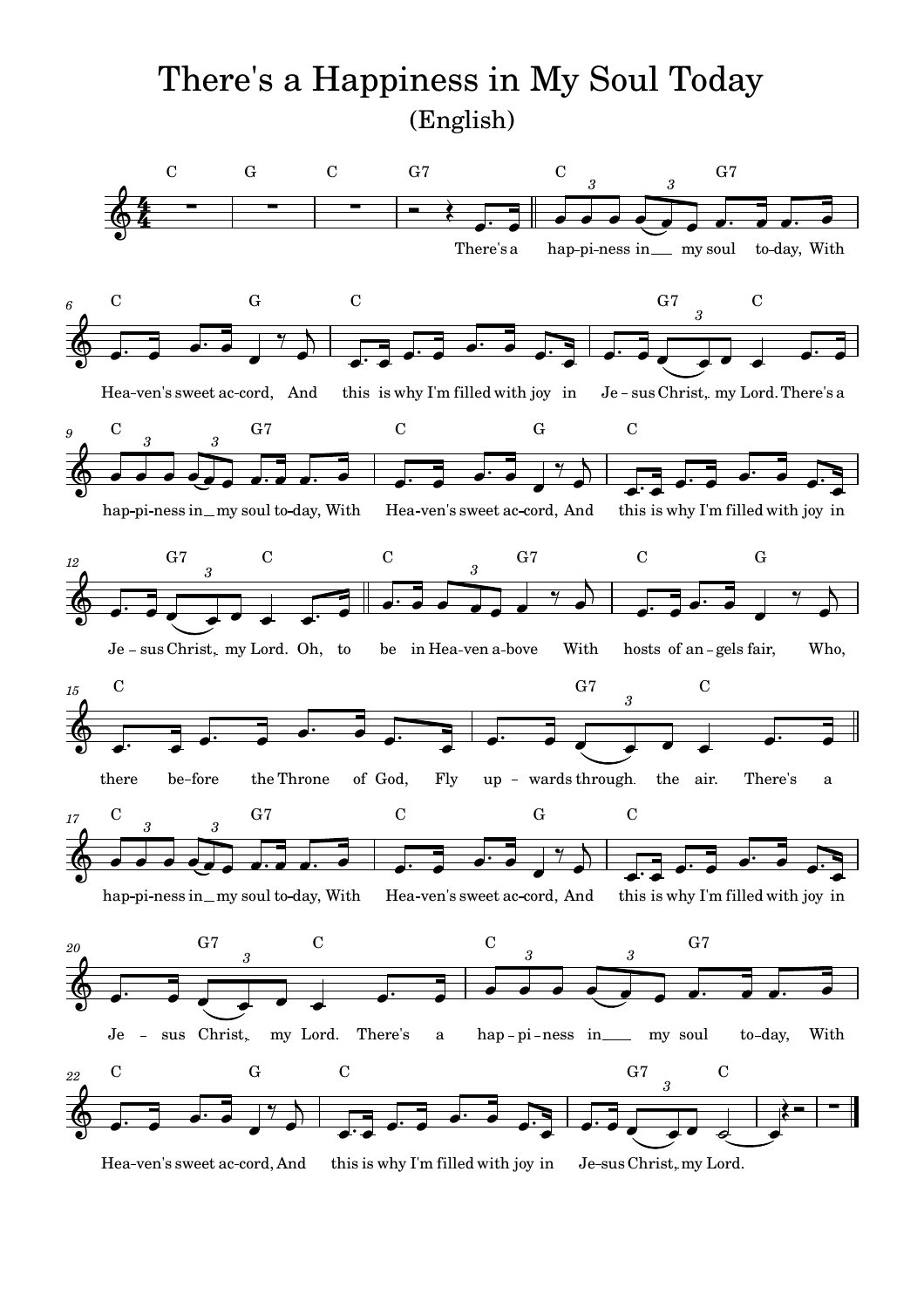### There's a Happiness in My Soul (English)

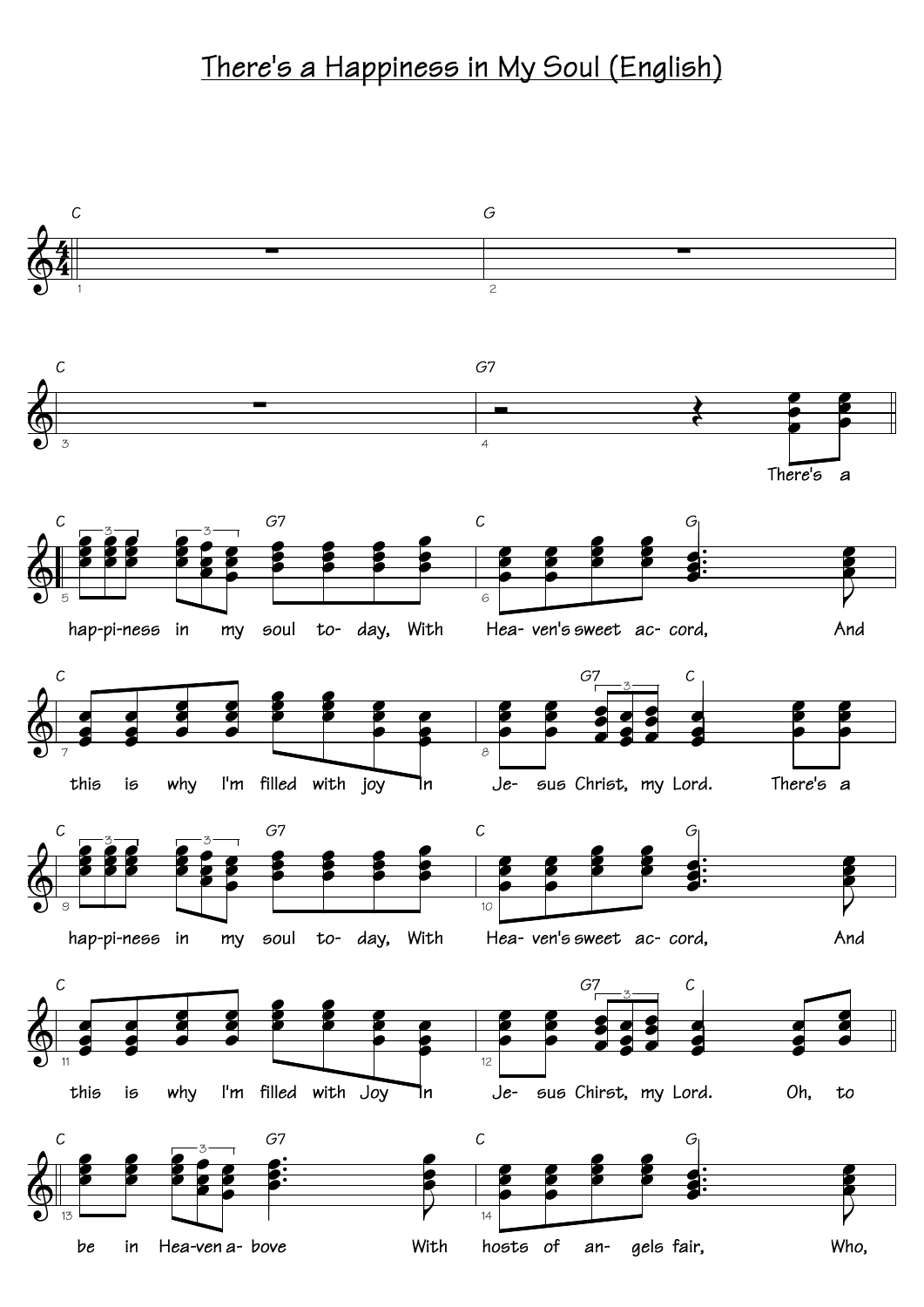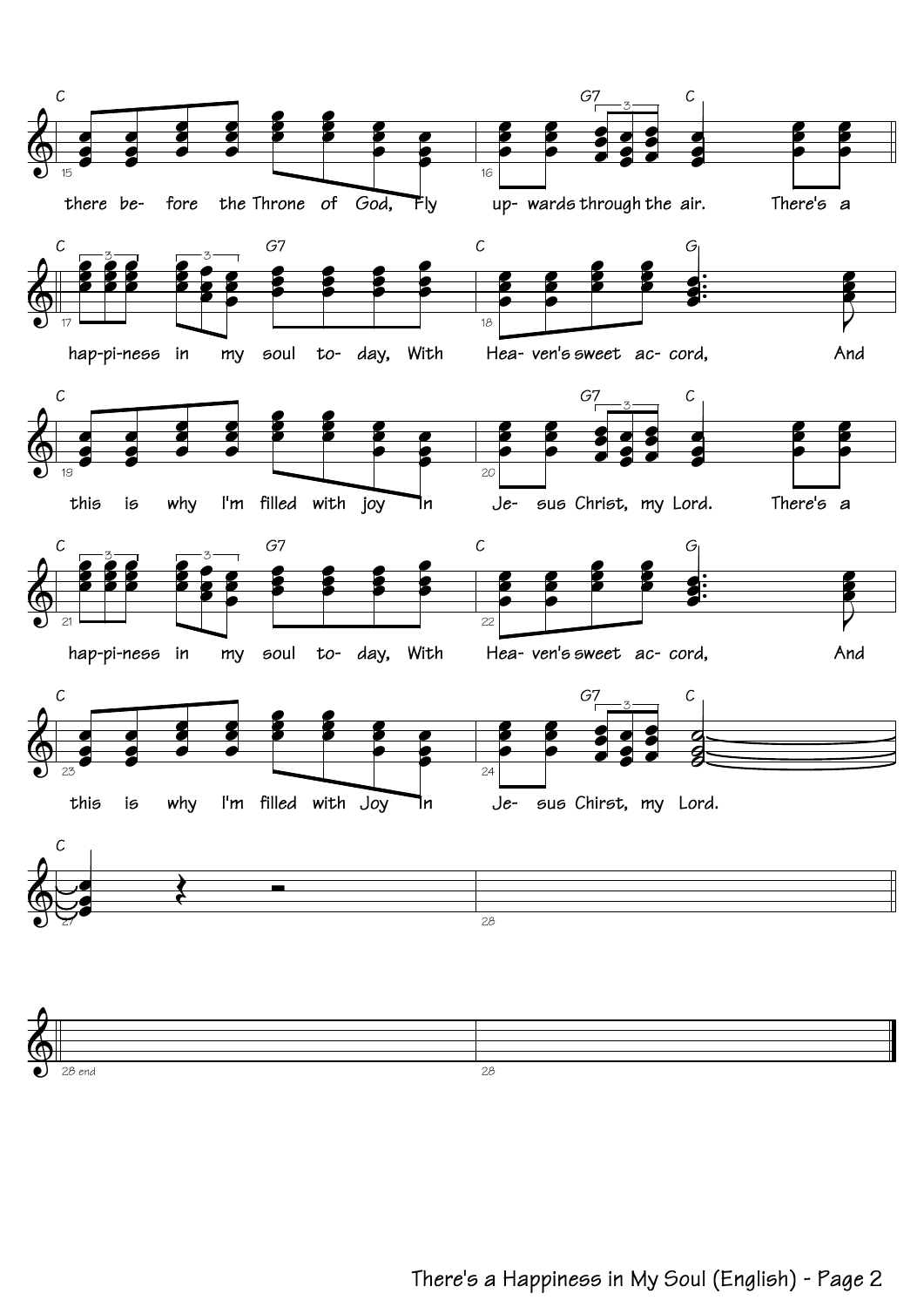### There's a Happiness in My Soul (Fretless Elec. Bass)









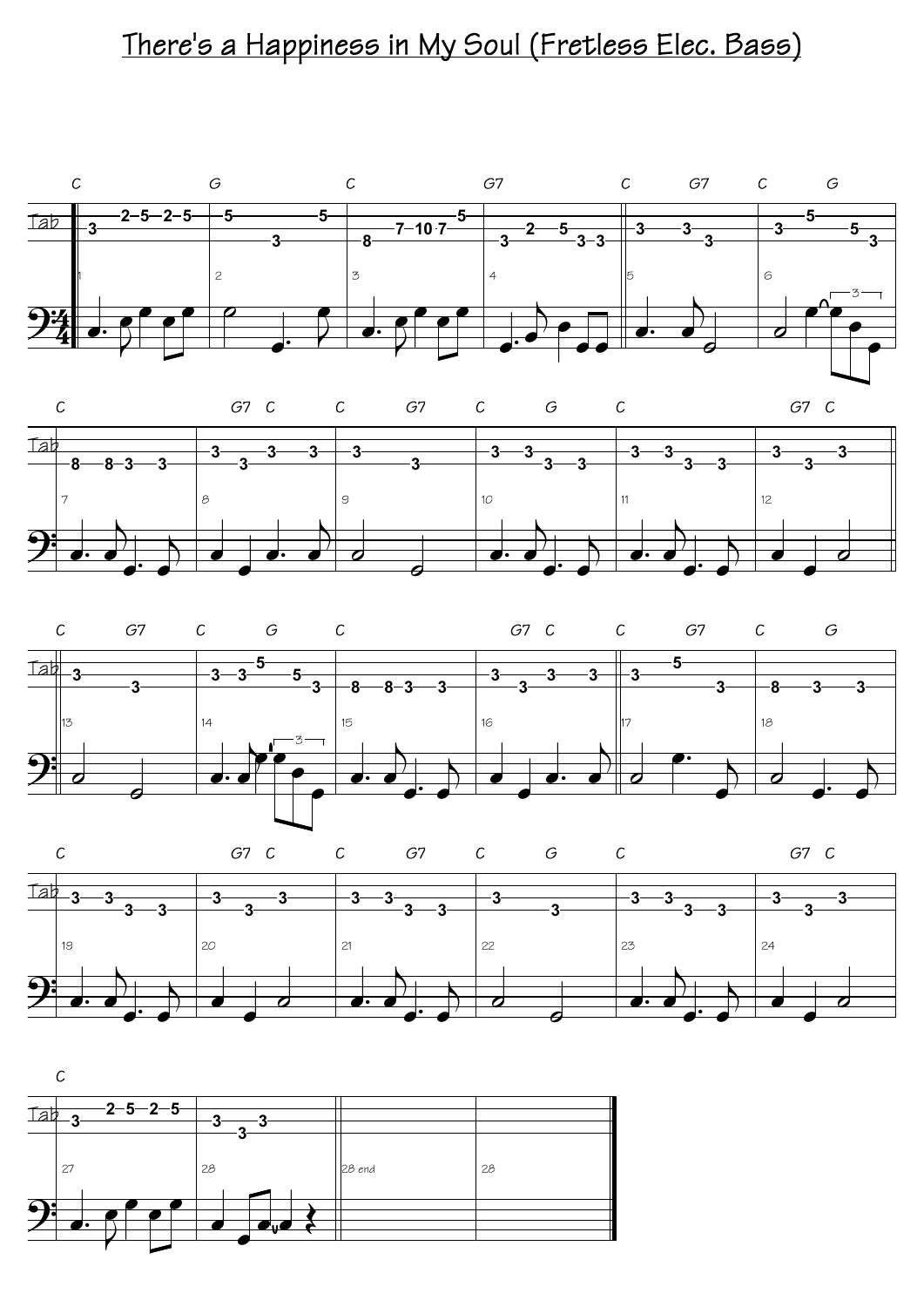## There's a Happiness in My Soul (Acoustic Piano)









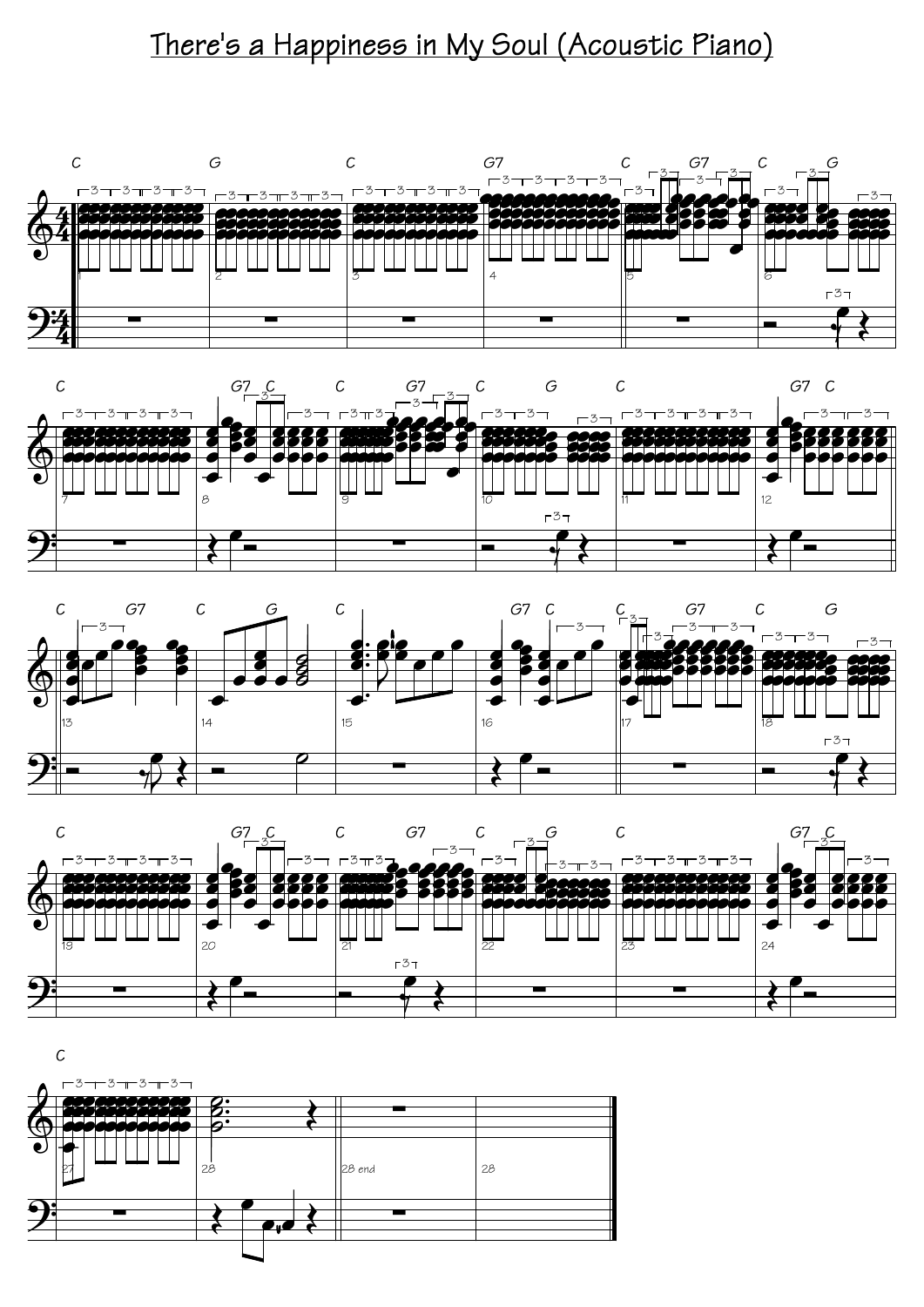## There's a Happiness in My Soul (Acoustic Guitar)



![](_page_8_Figure_2.jpeg)